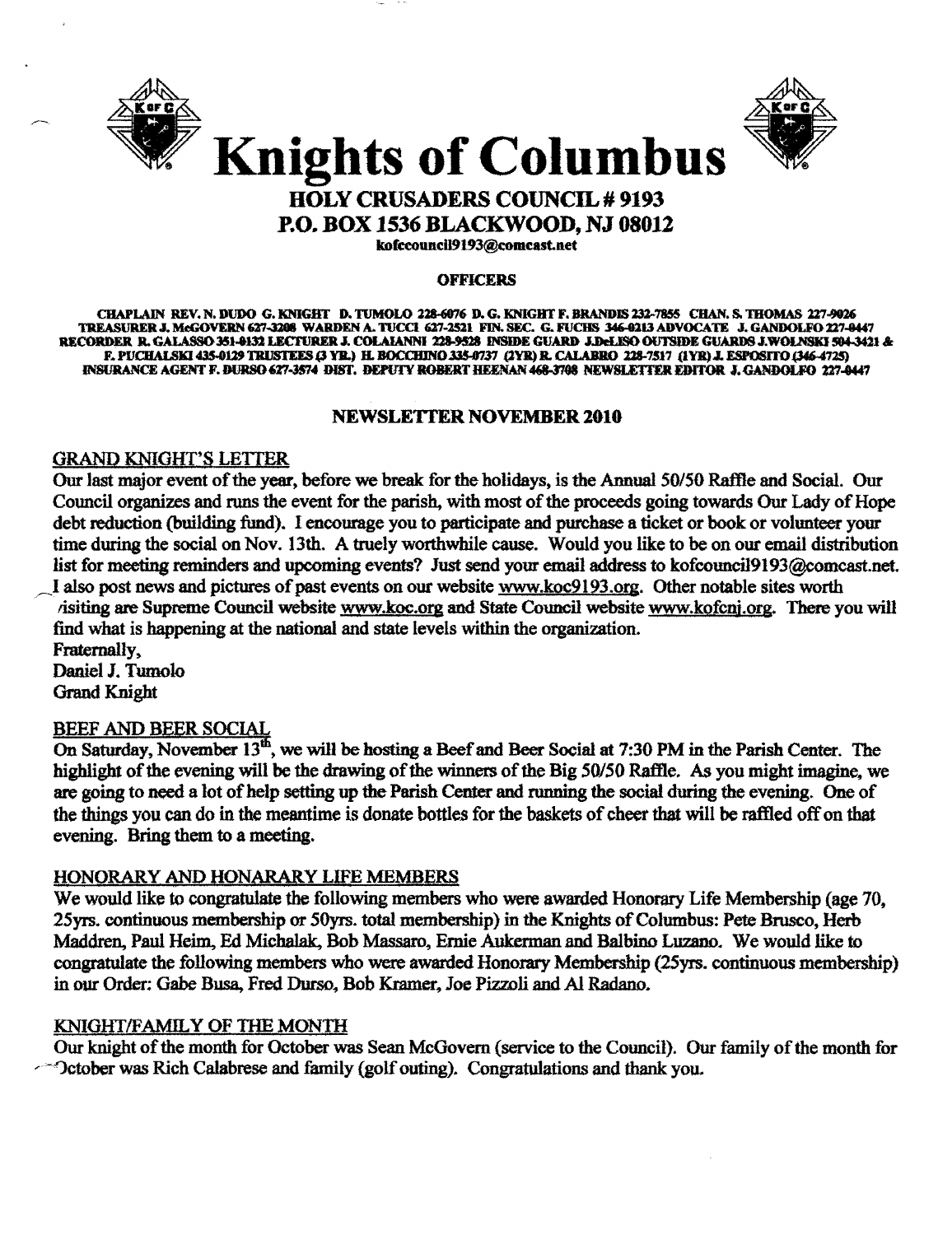#### MEMBERSHIP DRIVE

On October 21<sup>st</sup>, our Council hosted a First Degree Exemplification in the Parish Center. The degree went very well and 20 candidates took their First, two of them from our Council. We would like to congratulate and welcome Tom Roy and Jacob Nwosu into our Council. Our degree team was in fine form in the following roles: (GK) Dan Tumolo, (DGK) Fred Durso, (Chane) John Gandolfo, (FS) Tom Comway, (Ward) Bob Vogelsong, (BnBr) Bob Galasso, (HnGds) Tom Qualk and Joe DeLiso, (!nGd) Frank Brandis and (MusPmt) Jim McGovem.

A'ITENTION ALL FIRST DEGREE KNIGHTS

A Second Degree Exemplification will be held at Santa Maria Council, Haddon Heights, on Wednesday, November  $10^{th}$ , at 8 PM. We will take you there if you will meet John Gandolfo and Frank Brandis in front of the Parish Center, no later than 7:15PM. Bring your membership card.

#### HOAGIE SALE

Our Council had another hoagie sale on Oct.  $9<sup>th</sup>$ , in the Parish Center. We prepared 72 dozen hoagies and sold them at Saturday Masses and local businesses. The sale made \$1,200 which will be donated to provide some financial support to our seminarians. We did not quite sell out, but the unsold hoagies were donated to the poor and that's always a good thing. We thank all of you who helped with the sale and Dave Lusardi and John Colaianni for their leadership and direction.

#### CHAPLAIN'S CORNER

The Church is the Mystical Body of Christ. Jesus is the Head of that Body, as we are reminded by St. Paul: ''He is the head of the body, the church: He is also the vine and we are the branches on that vine, according to Jesus Himself: "I am the vine, you are the branches. When the branches are separated from the vine, they are dead; but when united to the vine, which is Christ, those branches receive nourishment and strength. We are members in Christ's Body, and the Holy Spirit works marvelous things in us, because He was sent to guide us in what is true till the end of time. Throughout the

centuries, the Church has always had firm conviction in the life, death, and resurrection of Jesus Christ. This Christian faith has kept its conviction of our Lord the same "yesterday and today and for ever." The life, the teachings and the many good works of our Savior are part of our Christian heritage.

#### KNIGHTS OF COLUMBUS INSURANCE

Raising children is probably the hardest job you'll ever take. It requires you to wear more hats than you ever thought possible. Cook, chauffeur, nurse, counselor and many more... and that's often in one morning. One of the most important roles youaccept as a parent is that of a teacher. Before they even get to school, you'll teach your children so much, and before they get out into the world, you'll instill values that they will carry with them. Sometimes the values you want to impart (respect, compassion, accountability, financial responsibility, etc.) often run counter to what our instant gratification driven society values. So, we strive to teach by example.

This is one good reason to carry enough life insurance to protect your family. This one simple act can show what you value. You'll show them that you love them and are concemed about their welfare. You'll show that you take your responsibility to provide for your family seriously, and that you want to make sure they're provided for even if you're not around. You'll show them that investing money in your life insurance protection is more important than the new set of golf clubs you might want, the newest and best home theater system you've had your eye on, or whatever else you might be sacrificing to pay the premiums. Fred Durso, FICF Field Agent, (856) 309-1030

#### BOB STEfANO MEMORIAL GOLF . TOURNAMENT

On Oct.  $1^{st}$ , our Council hosted our annual golf tournament at Valleybrook Country Club. With the leadership of Rich Calabrese and John Colaianni the event was another overwhelming success. Over 100 golfers teed off on the heels of a record breaking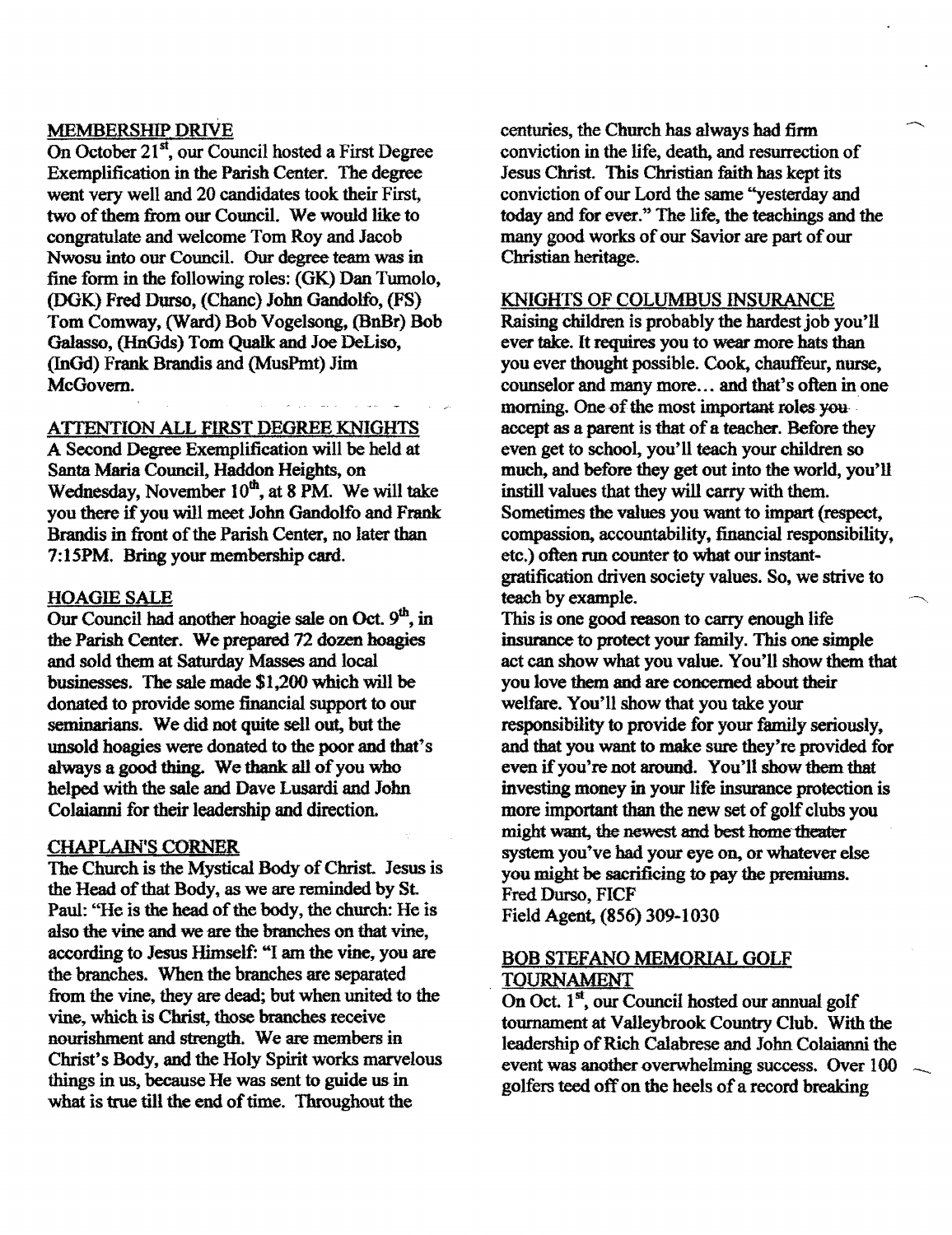---rain stonn. Thankfully, the weather cleared and everyone enjoyed a fun filled day that included lunch, 18 holes of golf, cocktail hour, dinner and fabulous prizes. In addition to the golf prizes we auctioned off some really great items including some Phillies memorabilia. Holy Crusaders Council would like to thank Valleybrook, and all the golfers. sponsors and volunteers that made the day a big success. The event netted about \$8,300, and 10% of the profits from the tournament will go to the 3 facilities for Citizens with Developmental Disabilities to whom we normally contribute. The balance will go to our treasury to support local charities.

#### BABY BOTTLE BOOMERANG

We are very pleased to report on the success of our recent Baby Bottle Boomerang Program. Thanks to the generosity of our parishioners and the efforts of our Pro-Life Director, Jeff Lilley the program raised about \$1,936 to be donated to the National Life Center.

#### CHAPTER THANKSGIVING MASS

Our Blessed John Paul II Chapter will, once again. sponsor Mass on Thanksgiving Day at 9:00 AM at St. Catherine of Sienna Church. Clayton. This is a great way to begin the Thanksgiving celebration and give thanks for our many blessings. Please try to attend. Coffee and cake follows.

#### FOURTH DEGREE NEWS

The  $4<sup>th</sup>$  Degree Exemplification will be held on Nov. 14-15 at the Crown Point Plaza, Cherry Hill. There is still time to submit the necessary forms. At this time we have 8 members from our Council who have signed up. KofC car stickers are available for \$5 each. See Barry Start or Harry Bocchino if interested. The Assembly will meet again at 8 PM, Nov. 17<sup>th</sup> in the Parish Center.

## FIRST FRIDAY ADORATION

The next Exposition of the Blessed Sacrament will take place in the Our Lady of Hope Chapel on First Friday, November  $5<sup>th</sup>$ , after the 9:00 AM Mass, ;ontinue until 7:00 PM, and close with Benediction. Try to stop in during the day to spend time with the Lord.

#### NOVEMBER BIRTHDAYS AND ANNIVERSARIES

The following brothers or members of their families will celebrate their birthdays this month: Joshua Berstecher, Rachel Berstecher. Dominick Brown. Valerie Brusco, Gabe Busa, Marge Chatburn, Mike Donahue, Mrs. Noreen Fuchs, Ryan Goheen, Gerry McFadden, Dan Meissler, Mrs. Anita Muldowney, Bob O'Connor, Francisco Olaya, Mrs. Yessi Olaya, Annette Pettineo, Steve Piperno, Andy Rescinito, Alexis Santos, Jenna Tolen, Martin (Chip) Tolen, Paul Urbaniak, Mrs. Vera Villarose, John Vinci, Harry Whitaker, Mrs. Lena Warner and Dan Worstall. The following members will celebrate their anniversaries this month: Mr.& Mrs. Ed Michalak, Mr.& Mrs. Ed Steward and Mr.& Mrs. Larry Villarose. CONGRATULATIONS! If we missed someone, contact John Gandolfo (227-0447) or gandy@comcast.net.

#### EDITORIAL

We have been very successful with two of our important programs to start off this new Columbian Year. The golf tournament and hoagie sale have provided needed funds for our charitable efforts and some entertainment and fun for our members and friends. Our next order of business will be the upcoming 50/50 raffle and social to raise money for our Church"s debt reduction. Then let's finish the month by attending Mass on Thanksgiving Day and give thanks to God for the many blessings he has given us. Vivat Jesus.

#### IMPORTANT DATES

- Nov. 4 Officers Meeting (8 PM Parish Center)
- Nov. 5 First Friday (OLOH Chapel)
- Nov. 11 Council Meeting (8 PM Parish Center)
- Nov. 13 Big 50/50 Raffle Social (Parish Center)
- Nov. 25 Thanksgiving Day
- Dec. 2 Officers Meeting (8 PM Parish Center)
- Dec. 3 First Friday (OLOH) Chapel
- Dec. 9 Council Meeting (8 PM Parish Center)
- Dec. 25 Christmas Day